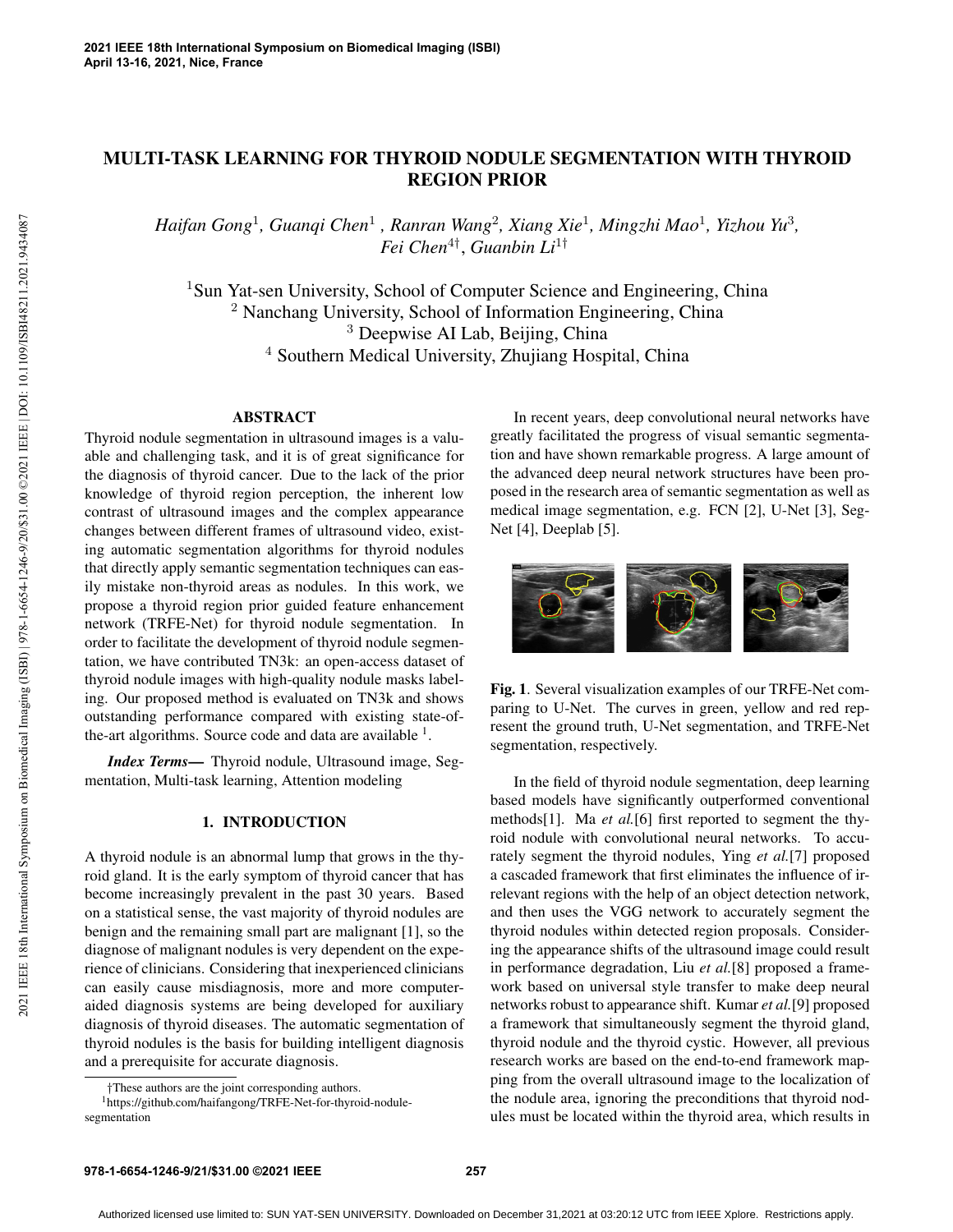the algorithms generating incorrect location of thyroid nodules outside the thyroid gland region.

In this work, we propose a framework to segment the thyroid nodule precisely with the detected thyroid gland region as the incorporated prior information. There are two major differences compared with the existing works [9, 7]: (1) we incorporate separate training data labeled with either thyroid gland region or thyroid nodule to an integrated multitask framework. (2) we use the result of thyroid gland region prediction to guide the realization of more accurate positioning and segmentation of thyroid nodules. Specifically, we develop a multi-task learning framework which contains a shared encoder backbone for feature representation learning and two separate decoders for thyroid gland region segmentation and thyroid nodule discovery, respectively. Furthermore, to make full use of the information learned from the branch of thyroid region segmentation, we design several feature enhancement modules with lightweight parameters. The contributions of this paper are summarized as follows.

1. A multi-task learning framework is proposed to learn to simultaneously infer the segmentation of thyroid regions and nodules, forcing the same backbone network to infer the localization of nodules within the thyroid region.

2. Three thyroid region prior guided feature enhancement modules are designed to better embed the thyroid region prior into the branch of the thyroid nodule segmentation and improve its positioning accuracy.

3. An open-access dataset of thyroid nodule images with high-quality nodule masks labeling are proposed to facilitate the research of thyroid nodule segmentation.

#### 2. METHOD

#### 2.1. Multi-task Learning Framework

Based on the observation that existing single-branch neural network for thyroid nodules segmentation tends to regard the non-thyroid areas of similar nodule appearance as thyroid nodules due to the lack of prior knowledge of glandular region, we propose a multi-task learning framework called thyroid region prior guided feature enhancement network(TRFE-Net) for precise thyroid nodule segmentation from ultrasound image. The structure of the TRFE-Net is shown in Fig. 2. It contains a shared encoder backbone for feature representation learning and two separate decoders for thyroid gland region segmentation and thyroid nodule discovery, respectively. During the training process, we select image from the thyroid nodule segmentation dataset and the thyroid gland segmentation dataset one by one to construct a batch, which is shown in the upper of Fig.2. The former contains the mask label of the thyroid nodule and is used to train the nodule segmentation branch and the latter is used to supervise the branch of thyroid gland segmentation. It should be noted that the image containing the thyroid nodule



Fig. 2. The structure of the thyroid region prior guided feature enhancement network (TRFE-Net). The TRFE-Net learns to segment the thyroid nodule region and the thyroid gland region simultaneously. The solid lines in green and blue with arrow represent the information stream of the thyroid gland region segmentation and nodule segmentation, respectively. The dotted arrows represent the corresponding gradient backpropagation process. The input batch is shown in the top of the figure, the blue block denotes the nodule image and the green block denotes the gland image.

annotation will be simultaneously input to the upper branch for thyroid region inference, and the obtained features is further fed to the region prior guidance module to enhance the precise positioning of the gland during thyroid nodule segmentation. The encoder consists of five layers including two repeated  $3 \times 3$  convolutional layers with padding zero, each is followed by a ReLU and a  $2 \times 2$  max pooling operation with stride 2. Each decoder is composed of five layers by repeating the  $2 \times 2$  transposed convolutions, and a concatenation of the corresponding feature map in the encoder and the current feature map using skip connections. The following items are two  $3 \times 3$  convolutions each followed by a ReLU. Finally, a  $1 \times 1$  convolution layer is applied to predict the thyroid gland or the thyroid nodule area independently. The details of the region prior guide modules are introduced as follows.

#### 2.2. Region Prior Guidance Module

To make full use of the prior knowledge acquired from the thyroid gland segmentation branch, we design several region prior guidance modules (RPG) to enhance the learned feature of the thyroid nodule segmentation branch, which are shown in Fig. 3. To give a formulaic definition, we denote "·" as the dot-product operation,  $\sigma(\cdot)$  as the Sigmoid operator,  $B_{tg}$  as the thyroid gland segmentation branch, and  $B_{tn}$  as the thyroid nodule segmentation branch.

The first RPG variant is shown in Fig. 3(a). We utilize the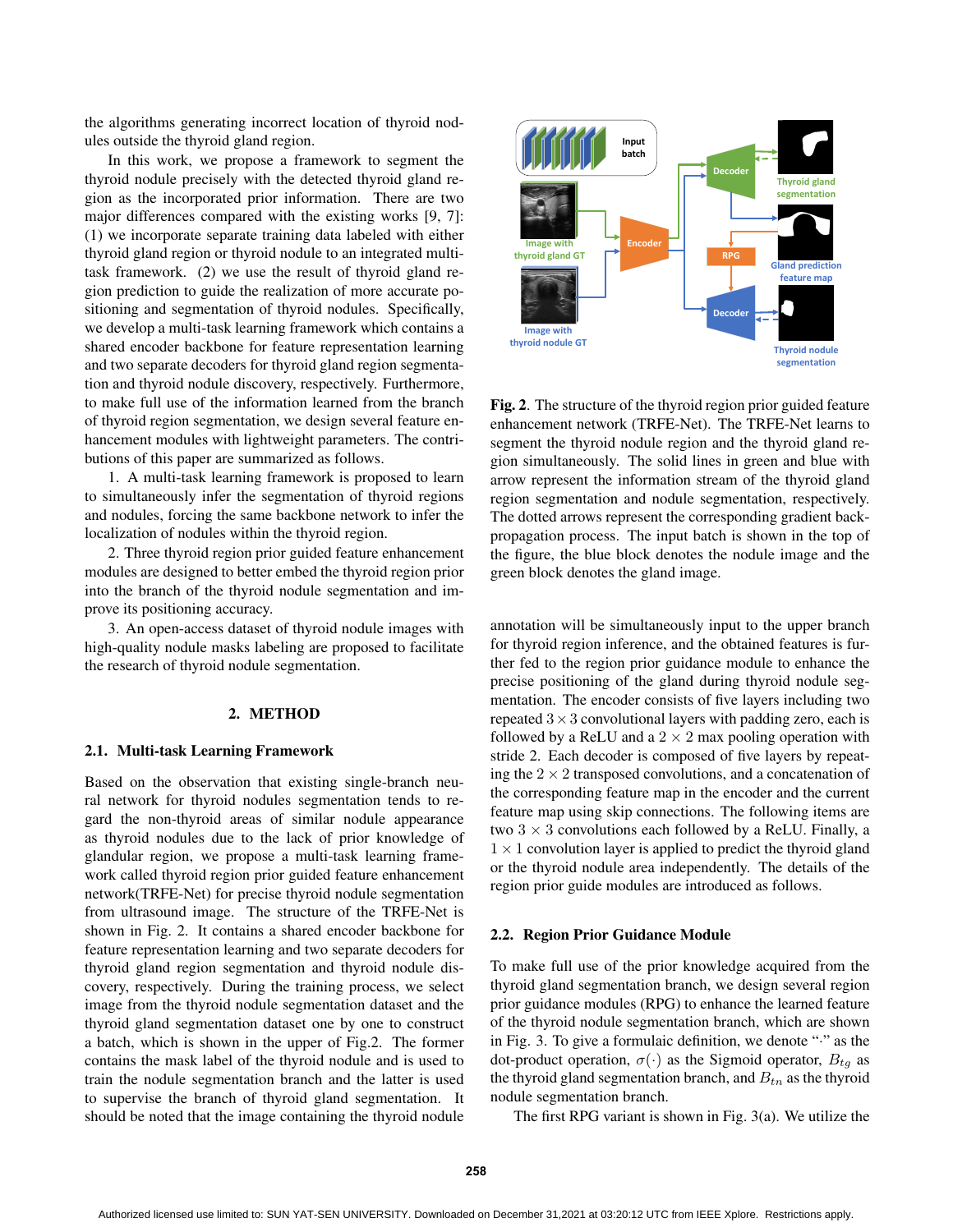

Fig. 3. Three different kinds of region prior guidance (RPG) modules. The thyroid gland segmentation branch , the thyroid nodule segmentation branch, and the feature fusion modules are represented by blocks in green, blue, and orange, respectively. The top and bottom arrows in the figure represent the features from the corresponding layer of the encoder.

predictions of  $B_{tq}$  as the guidance. The RPG module is added to the last 2, 3, 4 layers in  $B_{tn}$  by downsampling the feature map to the corresponding shape. This process is defined as:

$$
y = x_{tn} \cdot I[\sigma(x_{tg})] + x_{tn} \tag{1}
$$

where  $I(\cdot)$  denotes the downsampling operation.  $x_{tn}$  represents the feature map in  $B_{tn}$  of size  $h \times w \times c$ , while  $x_{tq}$ denotes the output of the last layer in  $B_{tg}$  of size  $h \times w \times 1$ . It is worth noting that this approach does not require additional parameters in the neural network.

The second variant of RPG module is shown in Fig. 3(b). We use the output feature maps of  $B_{tq}$  branch to enhance the corresponding feature maps of  $B_{tn}$  branch, which is formulated as:

$$
y = x_{tn} \cdot \sigma[g(x_{tg})] + x_{tn} \tag{2}
$$

where  $g(\cdot)$  denotes the  $1 \times 1$  convolution layer with 1 output channel.  $x_{tn}$  represents the feature vector in  $B_{tn}$  of size  $h \times$  $w \times c$ , and  $x_{tq}$  denotes the corresponding feature map of the  $B_{tg}$  branch of shape  $h \times w \times c$ .

The third feature fusion approach is shown in Fig. 3(c). We use the same layers as the second method, but replace the  $1\times1$  convolution layer and sigmoid layer with the concatenate operation, which is formulated as:

$$
y = x_{tn} \cdot f([x_{tn}, x_{tg}]) + x_{tn}
$$
\n<sup>(3)</sup>

where  $[\cdot, \cdot]$  denotes the concatenate operation. The definition of  $x_{tq}$  and  $x_{tn}$  is the same as with method 2.  $f(\cdot)$  denotes a  $1 \times 1$  convolution layer with c output channels.

### 2.3. Loss Function

To train the proposed TRFE-Net, we design a multi-task loss  $\mathcal{L}_{total}$  with the fine-grained mask supervision of thyroid nod-

Table 1. Thyroid ultrasonic image statistics.

|              |      | Thyroid Nodule Thyroid Gland[10] |
|--------------|------|----------------------------------|
| Training set | 2879 | 3226                             |
| Test set     | 614  | 359                              |

ule and thyroid gland regions, which is shown below:

$$
\mathcal{L}_{total} = \sum_{i=1}^{N_{nodule}} \mathcal{L}_{nodule i} + 0.5 * \sum_{j=1}^{N_{gland}} \mathcal{L}_{gland j} \tag{4}
$$

where  $N_{\text{gland}}$  and  $N_{\text{nodule}}$  are set to half of the batchsize.  $\mathcal{L}_{nodule}$  and  $\mathcal{L}_{qland}$  represent the dice loss of the nodule segmentation and the gland segmentation, respectively.

## 3. A NEW DATASET

In order to facilitate the development of thyroid nodule segmentation, we construct a thyroid nodule region segmentation dataset called TN3k, which includes 3493 ultrasound images taken from 2421 patients within the date period from January 2016 to August 2020. These images are selected from over 30,000 images provided by our partner hospital based on the following criteria: (1) Each image contains at least one thyroid nodule area; (2) Lymphatic images or images containing a large number of colored areas are excluded; (3) Only one representative image among the images of the same area or the same perspective of the patient is preserved.

We ask three volunteers to label the image under the guidance of the experienced radiologist. Each image is converted to grayscale and the non-ultrasound image area is cropped. To verify the performance of the algorithms, we divide the dataset into the training set and test set by ensuring that the images from the same patient only appear in a certain subset. The statistical information of TN3k is shown in the first column of Table 1.

#### 4. EXPERIMENTS

#### 4.1. Implementation Details

We train the models on a single NVIDIA GTX TITAN GPU. The framework is implemented in PyTorch 1.5. Unless specified, the weight of the model in the ablation study is initialized by Xavier. Stochastic gradient descent is applied to optimize the model at a learning rate of 0.001 for 60 epochs. The batchsize is set to 8, and all the images are resized to  $224 \times 224$ . In order to prevent the model from overfitting to the test set, the evaluated model is obtained by performing five-fold cross-validation on the training set. In other words, we use 2303 pictures to train the model, leaving 576 ultrasound images as the validation set to select the best model,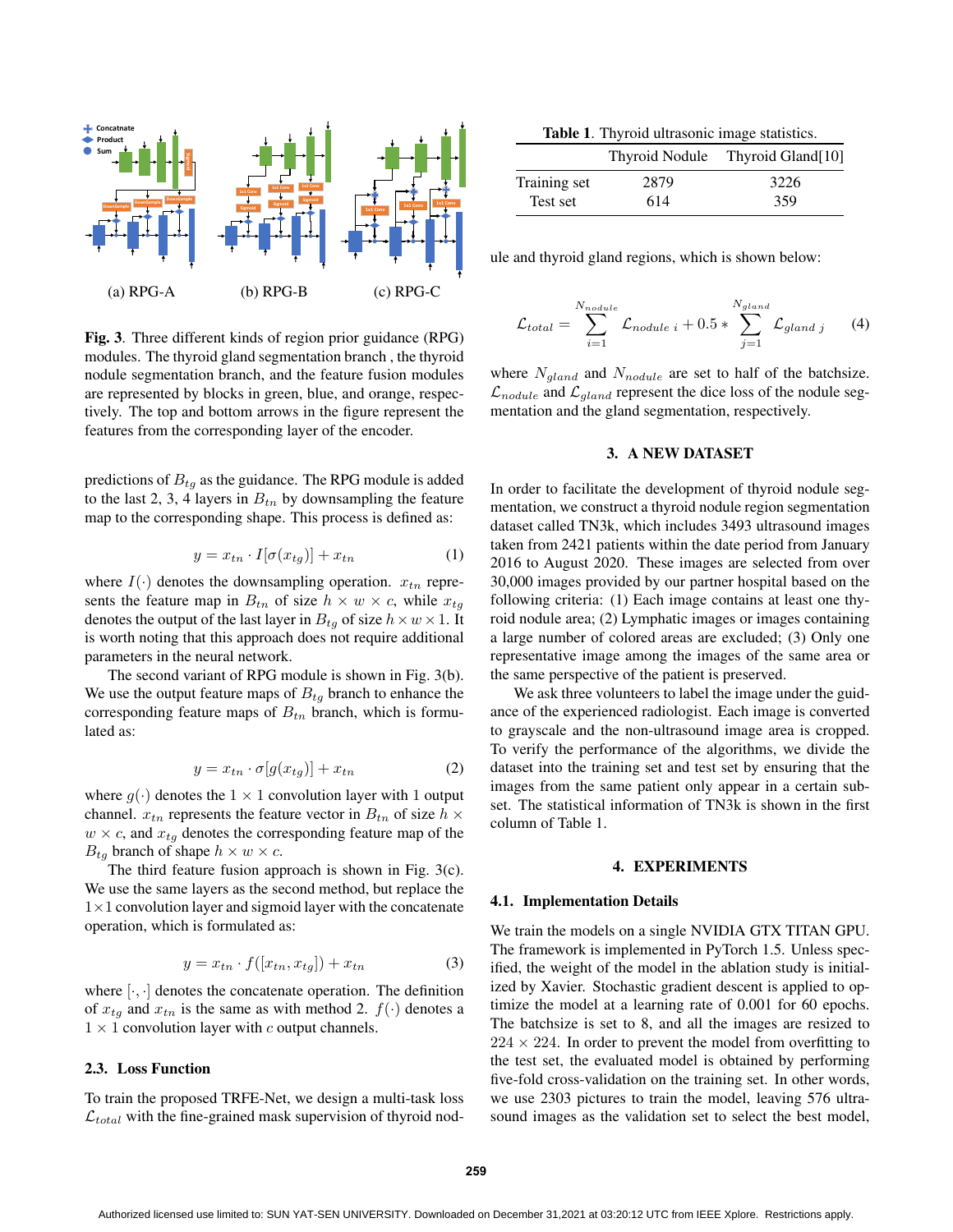Table 2. Ablation study. The best result is shown in bold.

| Jaccard $(\%)$   | $Dice(\%)$       |
|------------------|------------------|
| $63.51 \pm 0.44$ | $77.68 \pm 0.61$ |
| $63.89 \pm 0.55$ | $77.97 \pm 0.71$ |
| $67.91 \pm 0.35$ | $80.89 \pm 0.52$ |
| $68.44 \pm 0.38$ | $81.26 \pm 0.55$ |
| $68.18 \pm 0.19$ | $81.08 \pm 0.32$ |
| $67.78 \pm 0.34$ | $80.80 \pm 0.51$ |
|                  |                  |

and finally use the test set to evaluate the performance of the best model. To quantitatively measure the models' performance, we apply the Dice coefficient and Jaccard index as the metrics.

To construct the thyroid gland segmentation set, we extract 3585 images with the thyroid gland ratio greater than 0.06 from 16 videos [10]. For U-net pre-training, we divide the thyroid gland segmentation images into training set and test set with the proportion of 9:1, which is shown in Table 1. For the multi-task learning task, we hybridize 2303 images of thyroid gland segmentation set and the training set of TN3k as the multi-task training dataset which contains 4606 images.

## 4.2. Ablation Study

As shown in Table 2, we verify the effectiveness of the proposed methods separately. The Pretrain-U-Net denotes the U-net pre-trained with thyroid gland images, which outperforms the U-net directly trained with thyroid nodule images by 0.38% w.r.t Jaccard index. The multi-task learning framework without the RPG module is represented by MT-Net. By taking advantage of the independently labeled data and the shared backbone structure, it significantly exceeds the Pretrain-U-Net by 4.02% Jaccard index. We evaluate three types of RPG modules in section 2.2. The TRFE-Net-A outperforms the MT-Net by 0.53% Jaccard index and achieves the best result. We guess that the reason for the better performance of TRFE-Net-A is that the segmentation mask is clearer than the inner feature map, contains less noise, and has more accurate contour boundary information.

### 4.3. Comparison with the State-of-the-art Methods

As shown in Table 3, the proposed TRFE-Net-A is compared with other advanced models including FCN [2], SegNet [4], Deeplabv3+ [5], and U-Net [3]. The FCN and the SegNet are trained with the ImageNet pre-trained VGG-Net backbone, while the Deeplabv3+ is trained with the ImageNet pre-trained ResNet-50 backbone. The proposed TRFE-Net-A considerably exceeds the second-best FCN by 3.04% Jaccard score and significantly outperforms the U-Net by 4.93% Jaccard index. Some visualization examples are shown in Fig. 1.

Table 3. Comparisons with the state-of-the-art semantic segmentation models. The best result is shown in bold.

| models            | Jaccard $(\%)$   | $Dice(\%)$       |  |  |
|-------------------|------------------|------------------|--|--|
| <b>FCN</b> [2]    | $65.40 \pm 0.56$ | 79.08 ± 0.72     |  |  |
| SegNet [4]        | $61.96 \pm 0.43$ | $76.51 \pm 0.60$ |  |  |
| Deeplabv $3+$ [5] | 53.89±0.44       | $70.03 \pm 0.61$ |  |  |
| $U-Net[3]$        | $63.51 + 0.44$   | $77.68 \pm 0.61$ |  |  |
| TRFE-Net-A        | $68.44 \pm 0.38$ | $81.26 \pm 0.55$ |  |  |
|                   |                  |                  |  |  |

### 5. CONCLUSION

This paper presents a multi-task learning framework for thyroid nodule segmentation from ultrasound images, which uses inferred thyroid region prior to enhance the feature representation for thyroid nodule segmentation. To the best of our knowledge, the proposed TRFE-Net is the first to successfully utilize the thyroid gland region prior to boost the thyroid nodule segmentation performance. Specifically, TRFE-Net contains a shared encoder backbone for feature representation learning and two separate decoders for thyroid gland region segmentation and thyroid nodule discovery, respectively. Besides, the RPG modules are proposed to enhance the thyroid nodule segmentation performance by utilizing the feature of the thyroid gland segmentation branch. With the help of these efforts, TRFE-Net achieves superior performance for thyroid nodule segmentation comparing w.r.t other state-ofthe-art methods. Last but not least, a challenging dataset called TN3k is proposed to facilitate the future development of thyroid nodule segmentation.

#### 6. REFERENCES

- [1] Junying Chen, Haijun You, and K. Li, "A review of thyroid gland segmentation and thyroid nodule segmentation methods for medical ultrasound images," *Computer methods and programs in biomedicine*, vol. 185, pp. 105329, 2020.
- [2] J. Long, Evan Shelhamer, and Trevor Darrell, "Fully convolutional networks for semantic segmentation," in *CVPR*, 2015, pp. 3431–3440.
- [3] O. Ronneberger, P. Fischer, and T. Brox, "U-net: Convolutional networks for biomedical image segmentation," in *MICCAI*, 2015, pp. 234–241.
- [4] Vijay Badrinarayanan, Alex Kendall, and R. Cipolla, "Segnet: A deep convolutional encoder-decoder architecture for image segmentation," *IEEE Trans. PAMI*, vol. 39, pp. 2481–2495, 2017.
- [5] Liang-Chieh Chen, Y. Zhu, G. Papandreou, Florian Schroff, and H. Adam, "Encoder-decoder with atrous